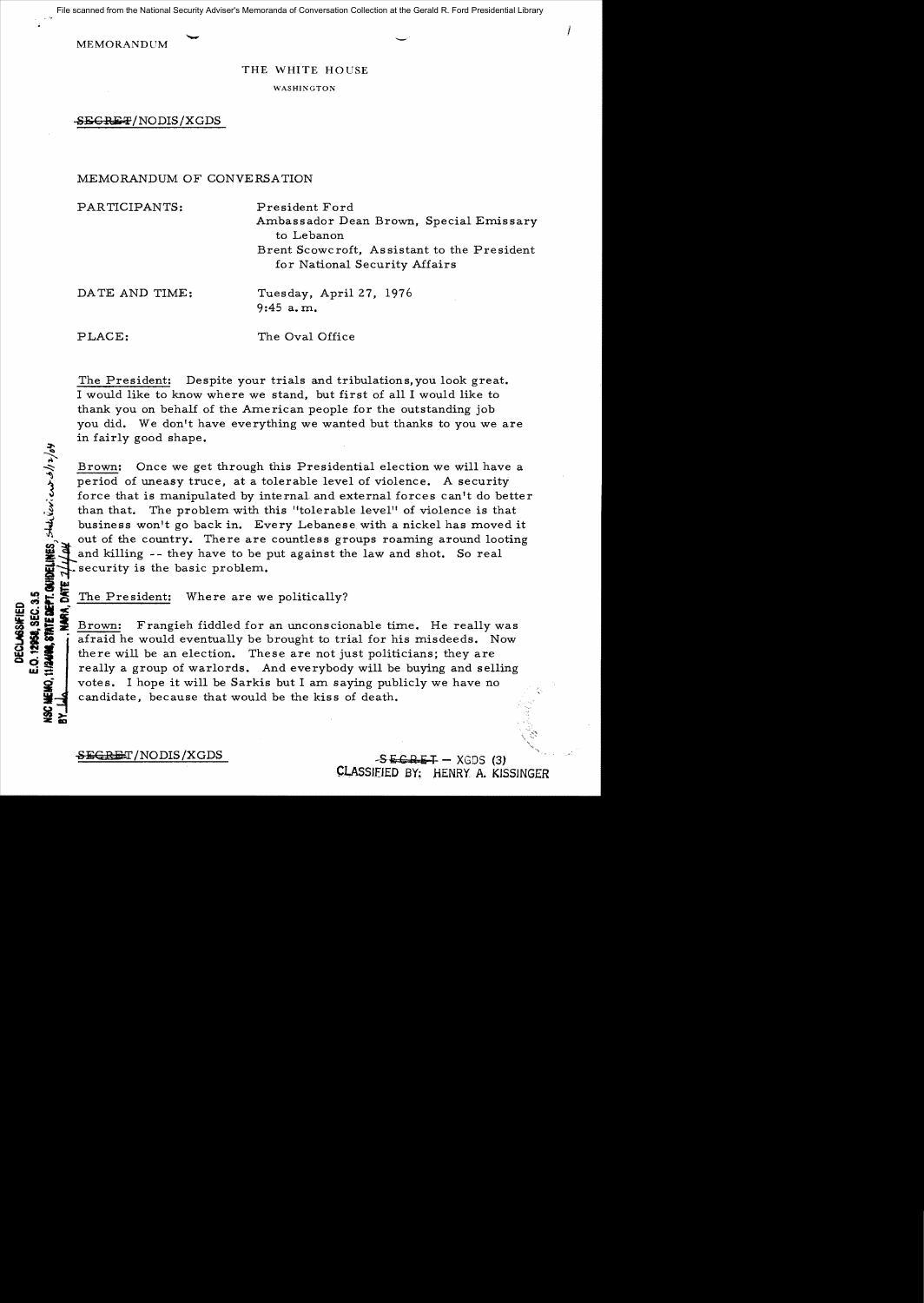## ${}$ <del>SECRET</del>/NODIS/XGDS 2

The President: How about Asad?

Brown: The Christians were disappointed that he didn't intervene with his divisions. The leftists were worried that he would. The problem with Lebanon is it is run by the same group of old warlords who have been in power since 1943. Until they die off, there is little hope for any real progress.

The President: How much will the Israelis tolerate?

Brown: It is hard to know how many Syrian troops there are - - they are well disguised.

The President: How about Arafat?

Brown: For a while, he was doing most of the fighting. Because the leftists left it to the PLO. Then Asad told him that was crazy, getting his Palestinians all chopped **up.** 

The President: I noticed a number of Lebanese have moved to Cyprus.

Brown: Yes. They are waiting there to see what happens.

The President: When will you go back?

Brown: I thought I would wait until the election is held so I wouldn't be accused of plotting.

The President: Are the Christians Arabs?

Brown: Yes. But only the Maronites are involved. There are 500,000 more Christians who aren't even involved. The Lebanese problem won't be solved until the Palestinian problem is solved.

The President: Jumblatt isn't a Moslem.

Brown: He is an offshot called Druze. He is crazy.

The President: Again, we thank you. Are we welcomed there by everyone?

Brown: Very much so. They want someone to solve their problems. I think we should help in any way everyone approves - - including training their security forces.

SECRET/NODIS/XGDS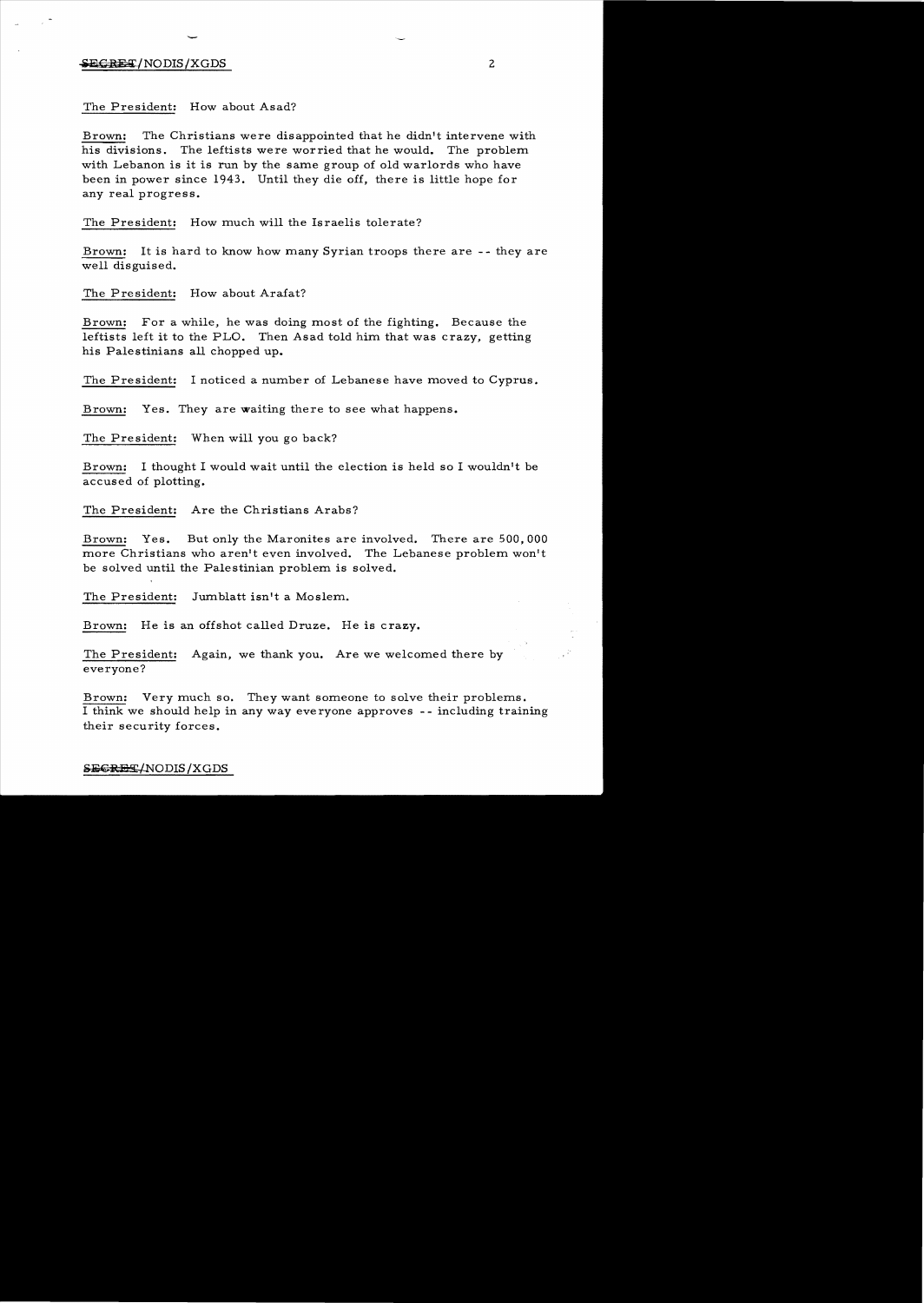M/ Deam Brum  $\sqrt{}$ BCp) P Depite que trie Ftil que bob part. I would late to have where we stand, but 120g alog wild tex to thank you are caloreff a One people for your intetendent jobs avec dans hue impting we wanted hit thanks to 12 Over was get Frenthis itention was mell Ame a plaint of commany time, at a tolerarch hours that The pretty wil this content limed " fundher in The broad wort yo banking to my falamed as fa wickel has wroned it not of t country - There are committee journs bothing a hidrig - They break te post apriste lavor P cortain au composition de Be Frangie fullled for our inconsiderative time, He undly finish to month event, in trongest to tried / or muctural. Free Amenthus will be on electric. There an with just politicians, they are coordords. But mondais coire de bouquigne alling votes hissel divits. Pp Amount and B The Christians were dropparted that in climat interance of his divisor. The bytest when unid Tot en wall. The prior of bestown is it is me by rescontention have him in porse/sime declassified E.O. 12958, SEC. 3.5 NSC MEMO, 11/24/98, STATE DEPT. GUIDELINES, State Dev. eur 3/12/04 BY  $\frac{1}{4}$